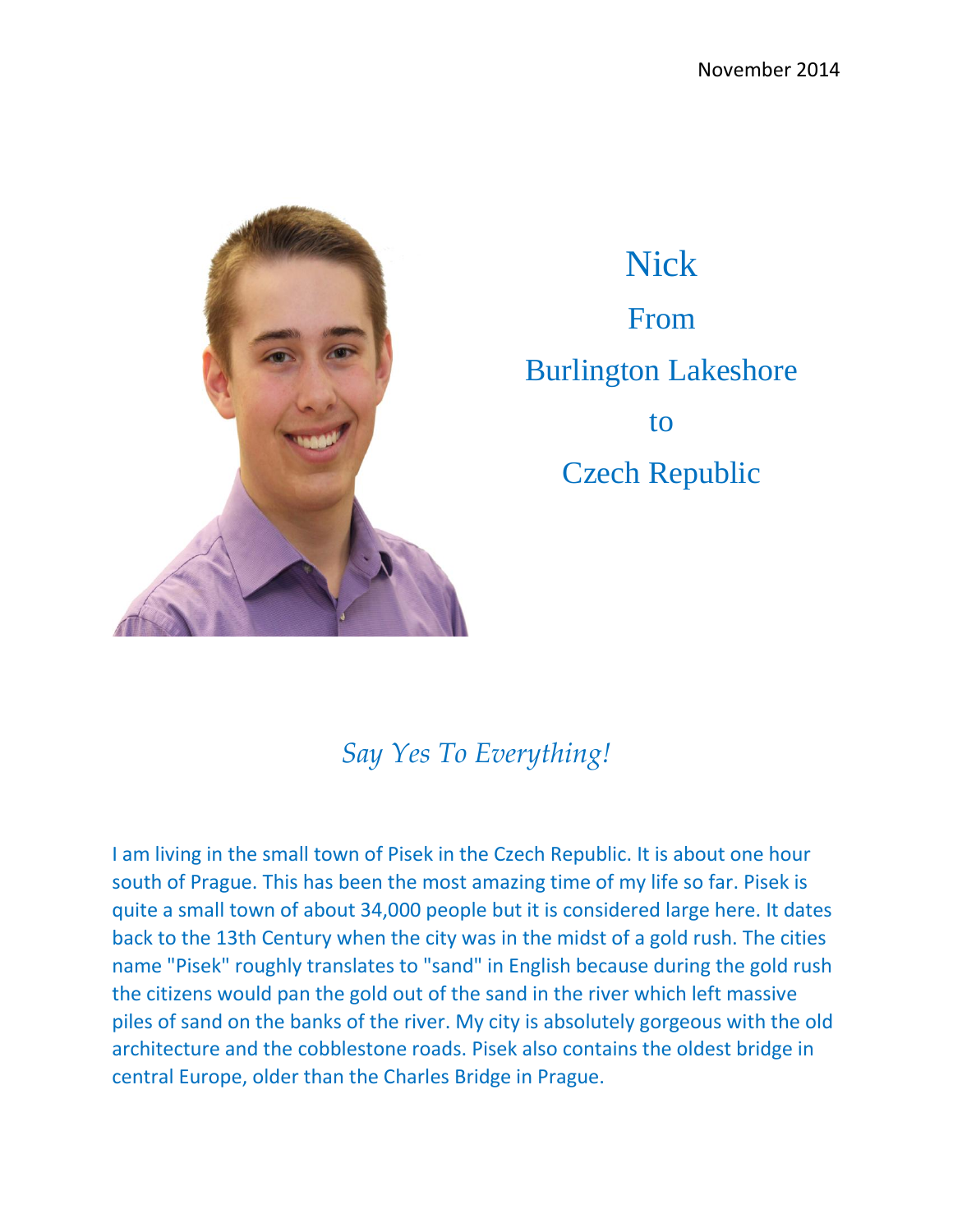My school here is really good. At first I was put into an all boys school which I switched out of and I am now in a school called Gymnazium Pisek. There are many specialized schools in the Czech Republic which students choose to go to, to study a specific trade such as agriculture, business etc. The normal schools you will find all over the Czech Republic are called Gymnaziums (it is not pronounced like the "g" in gym but like the "g" in game). It is also referred to as grammar school. These schools are much like high schools in Canada in that they teach a wide variety of classes. You are not able to choose classes and your classes vary on each day but you are always with your home room class and rotate to each class with them. I take part in English class as well as biology class but during most of my other classes I am encouraged to study the language instead of doing class work.

My friends here are amazing. I actually feel like I am closer to the ones I have here than some of my friends back home. My best friend is a girl named Anna and we do almost everything together. She was an exchange student to the USA last year so her English is perfect. My next best friend is a girl named Daniela and she speaks some English but we connected almost immediately after meeting and she has encouraged me to continue learning the language in depth. My advice to anyone reading this is SAY YES TO EVERYTHING!!!

I met all of my friends on accidental occasions. An example of that is when a friend of my host Moms son who is in the USA right now for exchange contacted me and said he wanted to meet me at a restaurant. I arrived and he had brought along some people from his class. I introduced myself and started talking with them and eventually I was drawn to talking a lot with my now best friend Daniela. We met at a coffee shop the following day and became instant friends. Later that week she brought me to a festival in my town and everyone from my school was there so I met many new people. One of the people I talked to was my friend Anna and at first I honestly didn't pay attention to her. Two days later I was in the main square of the town and recognized her sitting alone and randomly decided to go see her and say hi. We talked for a good hour just sitting on a bench and we became the best of friends from then on. So my advice is ALWAYS SAY YES and DO NOT BE AFRAID TO TALK WITH PEOPLE, it could lead to an amazing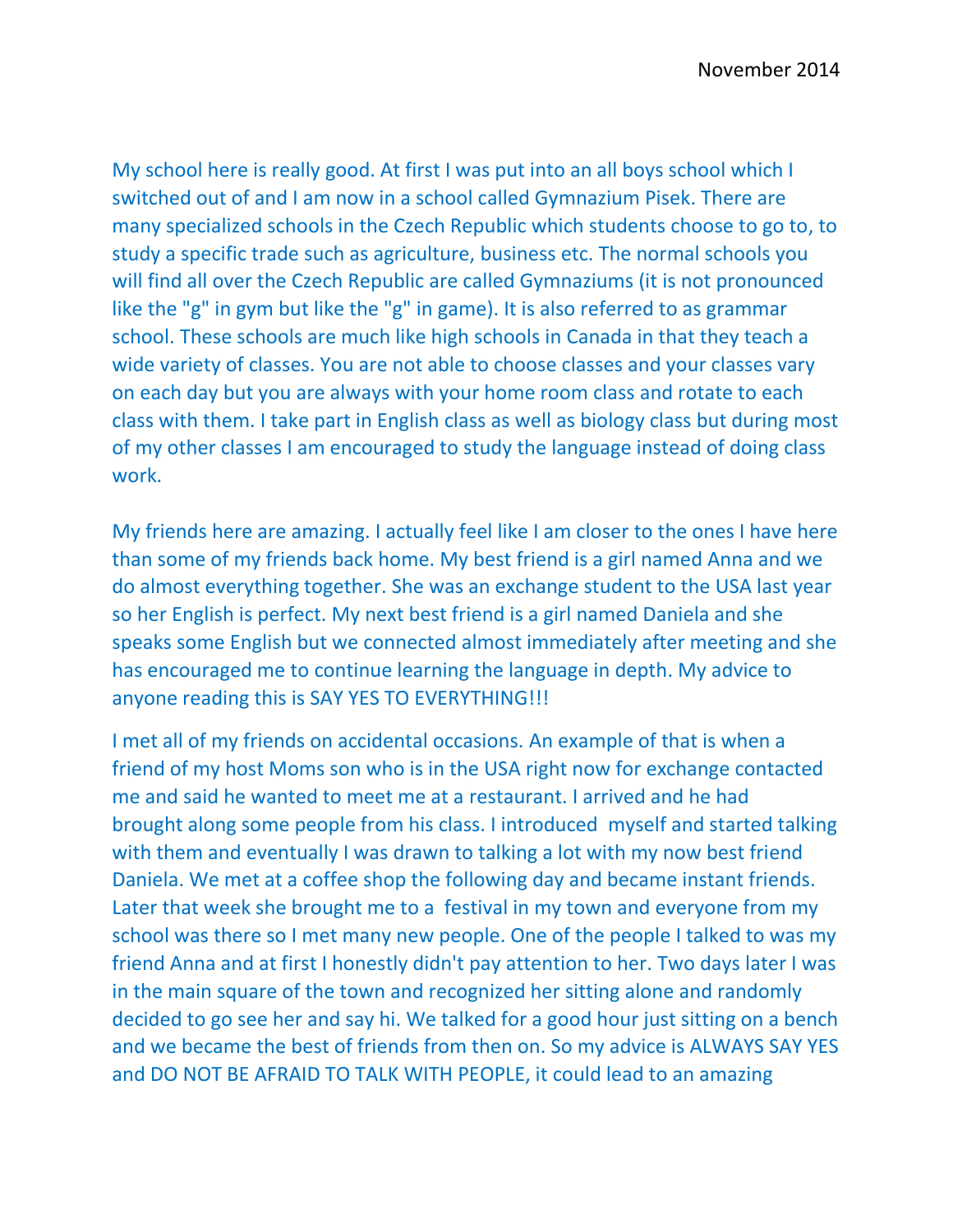friendship.

My host family here is nice but it does lack the structure of a family. I only have a host mother and sometimes I do feel a bit sad that I am not in a family. She works a lot and is always out of the house which allows me to explore and gives me a huge level of independence.

So far I have been to many places. I have been to Prague three times and watched an opera in a 17th century theatre. I have been to Cesky Budejovice which is one of the biggest cities in the Czech Republic and the home of the original Budweiser (the North American Budweiser Is an imitative rip off). Also Cesky Krumlov which is a beautiful city with a massive castle. I have been to Plzen which is the home of the very famous Pilsen beer.

I also saw a concert by a famous Czech violinist Pavel Sporcl. I went to the Bavarian forest in Germany hiking, to the Sumava mountain range , and on both a 34 km and a 61km bike ride around the country side. Czech people love to bike.

I travelled to Vienna, Austria with my schools art class which was the best day of my exchange so far (Vienna is the most beautiful and amazing city on earth), this weekend I will be going to a One Republic concert in Prague with my best friend Anna and then to Munich, Germany on Monday. Many more trips are planned and are coming soon.

The language is extremely hard to learn. I am picking it up the best I can and I am learning something new everyday if you thought learning French in Canadian high schools was tough, try learning a Slavic language). I have Czech lessons six hours a week, three hours after school on Monday and 3 hours after school on Wednesday. I am always tired.

Some random things I can share with you. Czech people are notorious for beer drinking, they hold the record for having the largest consumption of beer out of every country in the world. Czechs love beer and you will be exposed to it a lot! It is custom and not uncommon that here you share a beer with your family, friends and even Rotarians. It is treated like going to Tim Hortons and having coffee in Canada (to the Rotarians reading this ;) ). You relax and talk a lot with the person